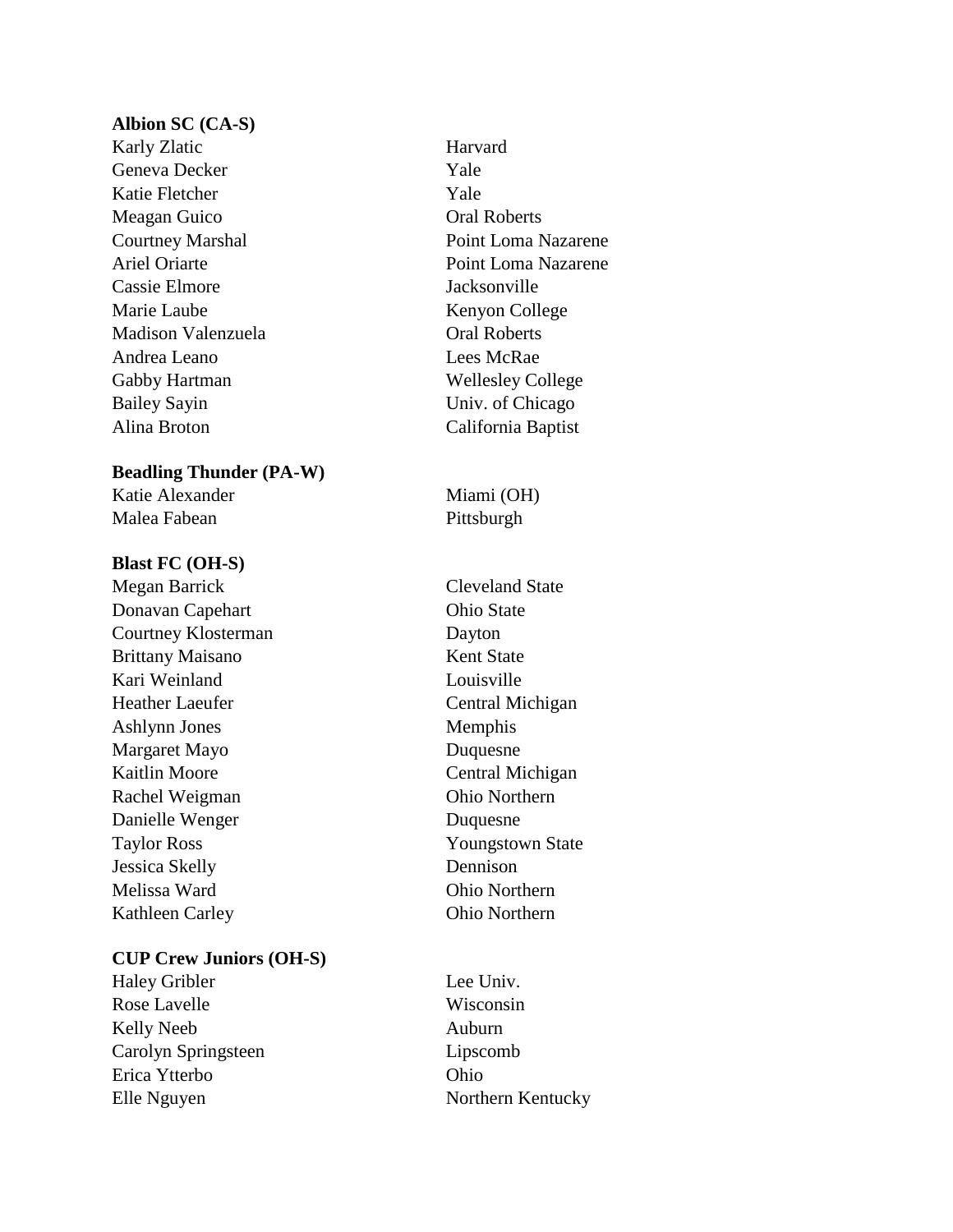Rachael Ballish Belmont Kelsie Bolerjack Valparaiso Sarah Byrne Dayton Michele Christy Tennessee Elizabeth Slattery Florida Ashley Woolpert West Virginia Hannah Walker Northern Kentucky

#### **Empire Revolution Academy (NY-W)**

Cheyenne Hall Mississippi Kori Hughes Buffalo Heaven Palamatia Roberts Wesleyan Ellie Swan Roberts Wesleyan Brenna Mason Colgate Hannah Crofut Bryant Courtney Hartnett Roberts Wesleyan

# **Herndon Firecats (VA)**

Kara DeGuisto Elon Meghan DiPippa St. Joseph's Laila Gray Virginia Tech Genevieve Grundy Rice Kaylee Hohein Kentucky Jamie Kator Vanderbilt **Cassie Smith Eastern Kentucky** Ashley Cox Slippery Rock Hanna Hannesdottir Pittsburgh Katelyn Hurlock St. Joseph's

#### **Kings Hammer Academy (OH-S)**

Ali Critcher Lipscomb Ellie Eckerle Xavier Taylor Jackson Miami (OH) Erika LaRosa Xavier Libby Leedom Dayton Alexa Scardina Ohio Dominican Chrissy Spears Northern Kentucky

Anna Cornacchione Hanover College Samantha Davis Northern Kentucky Kate Elson George Washington Alex Lonnemann Western Kentucky Katelyn Newton Northern Kentucky

Bella Mitrevski Roberts Wesleyan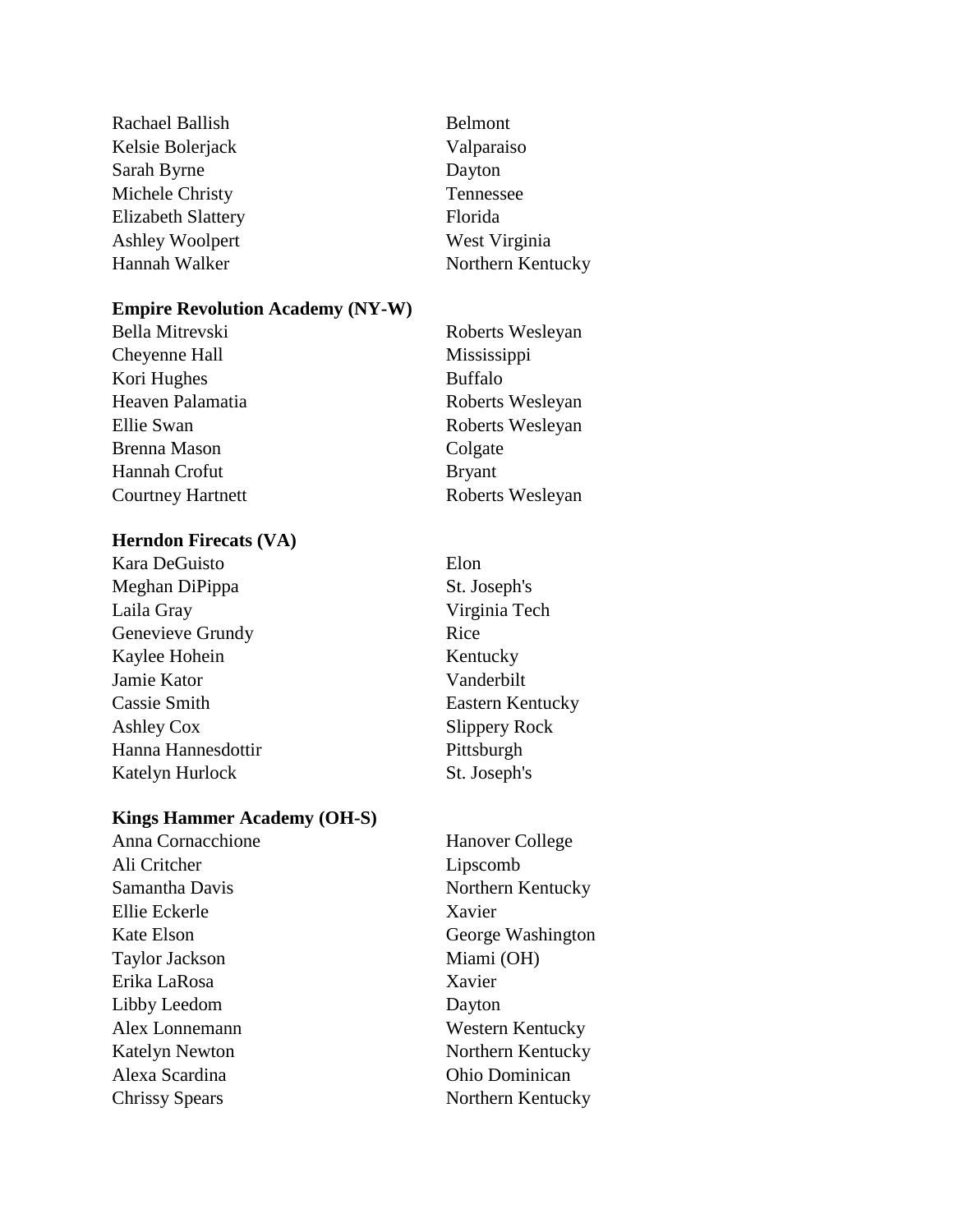**Legends FC (CA-S)**

Hannah Seabert Pepperdine Emily Castellano Seattle Shavonn Johnson Lamar Brooke Boothe Denver Daniela Alvarez Massachussetts Kennedy LaNier Syracuse Krista Meaglia Northeastern Savannah Viola New Mexico May Wilson California - Irvine Tanya Samarzich USC Meilissah Rangel **Long Beach State** Ally Moon Arizona State Yazmin Montoya Long Beach State Kendra Reif Middle Tennessee Noelle Sanz Alabama

#### **Lou Fusz Wipke (MO)**

Alexis Boschert Rockhurst Bri Ebenroth Drury Mel Donaldson Missouri Jake Klump Kentucky Hannah Leinert Illinois State Maddie Orf Indiana State Hailey Porter McKendree Univ. Courtney Silberberg South Florida Ali Wallner Rockhurst Kayla Welch Indiana State Jamison Wipke Rockhurst Kristin Wolff Rockhurst Casey Maloney Truman State Tristin Stuteville St. Louis

## **Michigan FC (MI)** Irene Young Louiville

# Ali Thul Cincinnati

Danielle Giltner California - Riverside Danielle Lopez California - Riverside Kristen Martin California State Monterey Bay Kelly Velasquez California - Riverside

Hali Long Arkansas - Little Rock

Elizabeth Abro Western Michigan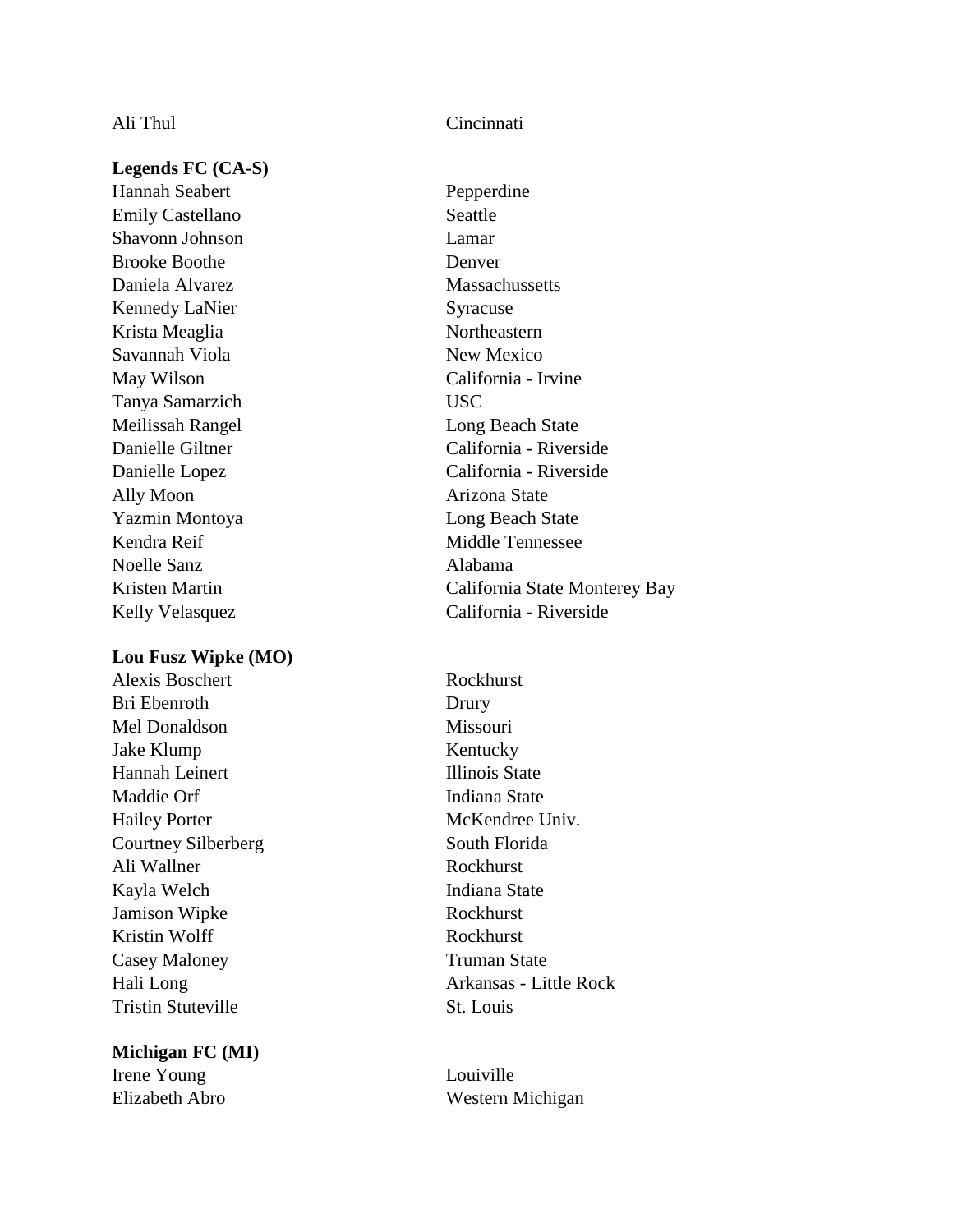Chelsea Thompson Toledo Jenna Anderson Louiville Rachel DeLuca **Oakland** Gabby Mancini Eastern Michigan Julie DeBus Alma College Stephanie Heber Seton Hall Taylor Radel Belmont Jen Thelen Hope College Vija Veinbergs Indiana Natalie Righetti Oakland Megan Ross Western Michigan

#### **North Shore United Blue (WI)**

Rashida Beal Minnesota Taylor Skorik St. Thomas Josee Stiever Minnesota Lexie Gauger Crookston Hannah Groth Stony Brook Katie Bares Viterbo

## **Players SC (NV)**

Madison Moore Idaho Kara Kopolow Nevada Nicole Westover UNLV Lauren Shadel Missouri State Kyla Salazar Creighton Katie Turner Barry Univ. Victoria DeWitt Dixie State Emily Casale UNLV

Lacey Zahn Western Michigan Ava Doetsch Nebraska - Omaha Kylie Kukowski Louisiana - Monroe Kayla Turner **Arkansas** - Little Rock

Shay Darga Southeast Missouri Kaitlin Kuznacic Southeast Missouri Angie Mann Central Michigan Lauren Meyer Southeast Missouri Tosh Minor Southeast Missouri Anny West Wisconsin - Milwaukee Maddie Tetzke Wisconsin - Milwaukee

Breanna McCallum California - Northridge Kaitlyn Klem Grand Canyon Univ. Shannell McDonnell **Feather River College**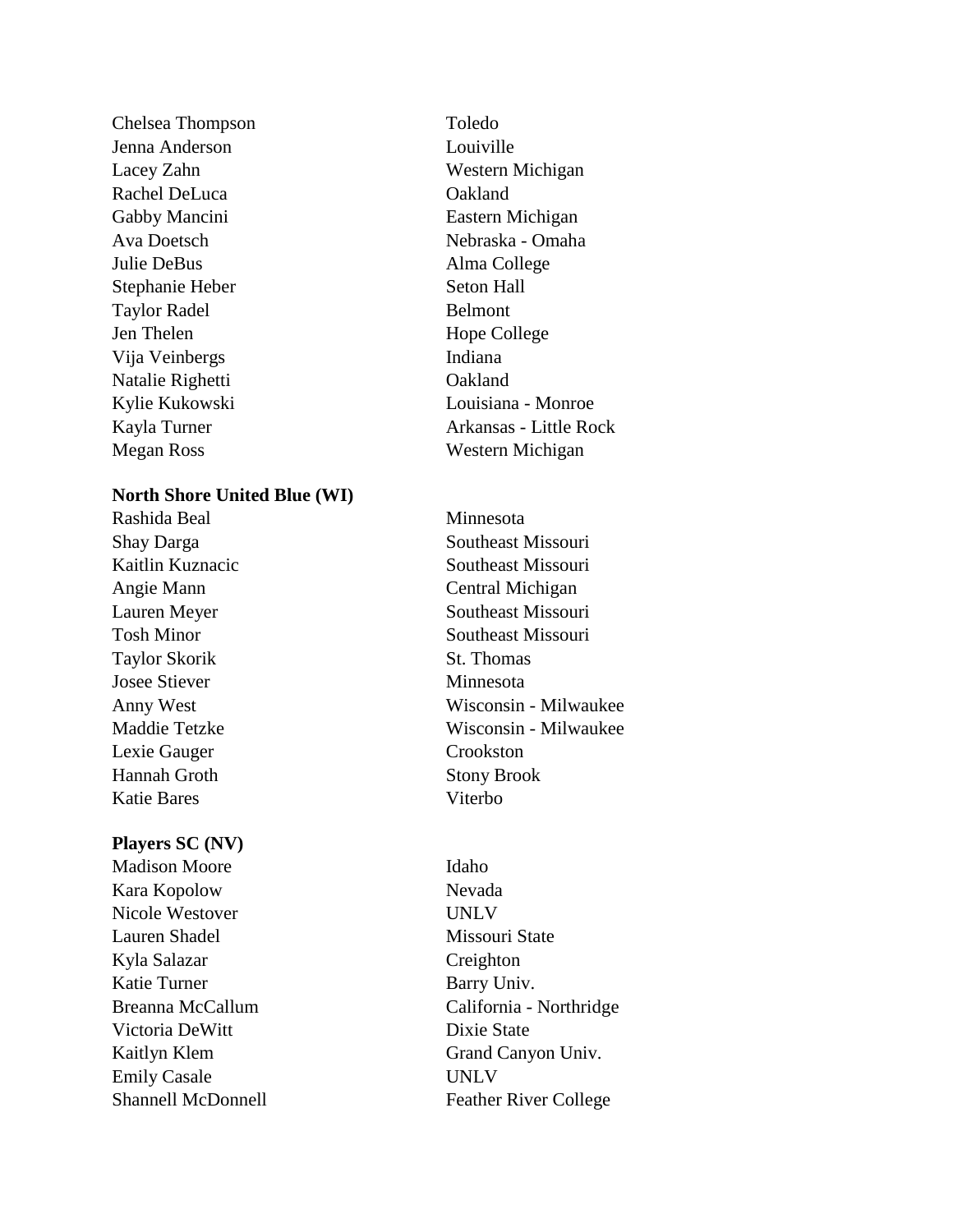Sie'Yara Wells Jackson State Chandler Yoder Barry Univ.

#### **PWSI Courage 95 Gold (VA)**

Jennifer Knoebel Liberty Maggie Chapman Penn State Jewel Christian James Madison Colleen Gawkins Tennessee Jordan Kestel Liberty Jessica Leonard George Mason Rachel Marion Bridgewater Siobhan O'Toole Villanova Niomi Serrano George Mason

## **Space City FC 95 (S-TX)**

Hannah Sutherland McNeese State Tori Ruszkowski Oklahoma State Annie Sohmer Tulsa Brittany Hernandez St. Edwards Kristi Istre Texas - Dallas Jenna Gill Texas - Dallas Devon Smith Texas - Dallas Savannah Laricci McNeese State Cierra Cole Texas State Kara Marshall Stephen F. Austin

#### **Team Chicago Botafogo (IL)**

Rachele Armand Louisville Bryce Banuelos West Virginia Hope D'Addario Illinois Giana Dal Pozzo Miami (FL) Karla DiJohn Notre Dame College Megan Geldernick Ohio State Zoey Goralski UCLA

MacKenzie Smith **Hobart and William Smith Col.** 

Annah Lindberg North Carolina State Emily Lung Loyola - Maryland

Brooke Erdmann Texas A&M - Corpus Christi Caitlin Kaltenbaugh Colorado School of Mines Rebecca Chance Texas A&M - Corpus Christi Emma Biba Texas A&M - Corpus Christi Tory Diehl Louisiana - Lafayette

Jorie Clawson Southern Illinois Edwardsville